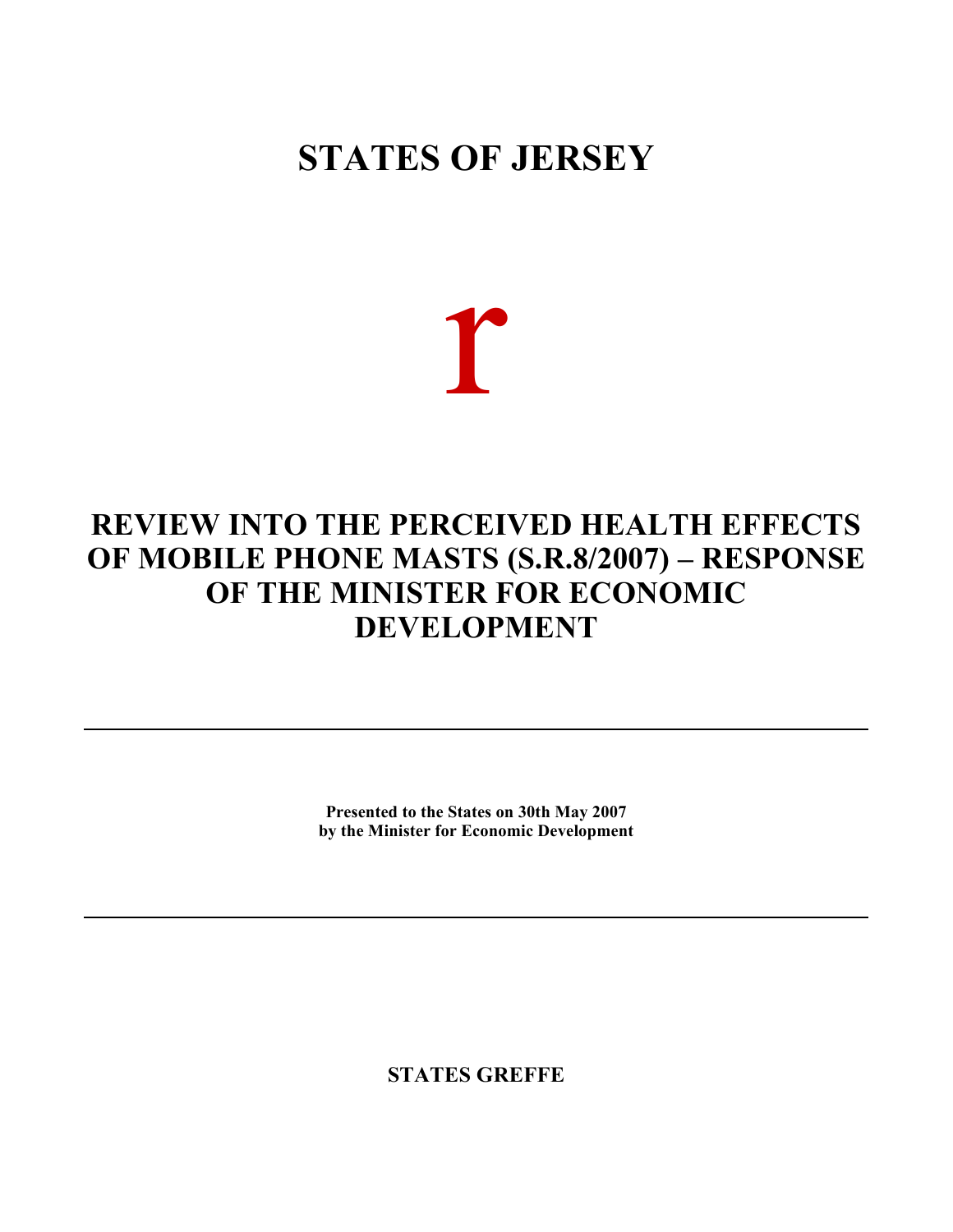# **Response from the Minister for Economic Development to the Mobile Telephone Mast Review Report published by the Health, Social Security and Housing Scrutiny Sub-Panel in April 2007**

The Sub-Panel's Terms of Reference were to consider the concerns of the public relating to perceived health implications, as a result of the increase in applications for mobile phone mast installations, following the recent expansion of the mobile telephony market. In so doing, the Sub-Panel was to have regard to the professional advice of the Health Protection Department, international standards and best practice and health concerns raised by the public.

Bearing in mind these Terms of Reference, the Sub-Panel's conclusions are realistic insofar as they have had the difficult job of balancing professional advice and scientifically validated data against the sincere, but unsubstantiated concerns of a minority. The Sub-Panel was correct not to dismiss these concerns lightly and has obviously taken great pains to produce an objective and unbiased report together with accompanying recommendations.

In making this response I fully accept the validity of those members of the public who hold genuine concerns and I accept that it has not been proven beyond all doubt that emissions from mobile masts could not in some way be damaging to health. However, it is equally clear that there is no scientific evidence to show that an actual risk exists. With this in mind, a balanced view needs to be taken between the ultra-cautious 'precautionary approach' advocated by the Sub-Panel and the undoubted economic benefits derived from these technologies. To put it simplistically, if the precautionary approach was taken to its logical conclusion, then Jersey would be one of the last jurisdictions ever to embrace technological innovation; an approach which would have a severe adverse impact on our economy.

In reviewing the Sub-Panel's report it is hard to escape the conclusion that the current arrangements in Jersey are far better than might otherwise be imagined. According to the evidence offered by the former Chief Executive of Cable and Wireless (p.76), the current emissions of such masts are only at 1% of the currently accepted safe operating levels and thus are already far below the accepted international standards and guidelines. If this is indeed the case, then Jersey already has the 'increased precautionary approach' advocated in the Sub-Panel's Finding 24. This is further borne out by evidence in paragraph 7.16.11 (p.78) where it is stated that 'the levels involved in Jersey are thousands of times less that (*sic*) the level of emissions recommended as safe by Lord Stewart's Independent Expert Group'.

That having been said, there is no place for complacency and the Sub-Panel's recommendations deserve to be considered in a measured way. Taking the Health and Social Services Health Protection Department Report recommendations first, I would make the following observations –

*1. All base stations are to be subject to the scrutiny of the planning applications process to ensure compliance with internationally agreed standards.*

# **Agreed.**

2. *There should be improved consultation by the network operators with the community prior to the selection of a site for a base station*.

# **Agreed.**

3. *Emissions from base stations must as a minimum meet the ICNIRP guidelines for public exposure, as expressed in the EU Council Recommendation*. *However the States should seek to ensure that Network operators voluntarily agree to comply with levels lower than international guidelines (namely ICNIRP and NRPB).*

**Agreed. This could presumably be achieved very easily as the evidence would suggest that such is already the case. If the States were minded, however, to make compliance mandatory then negotiations should take**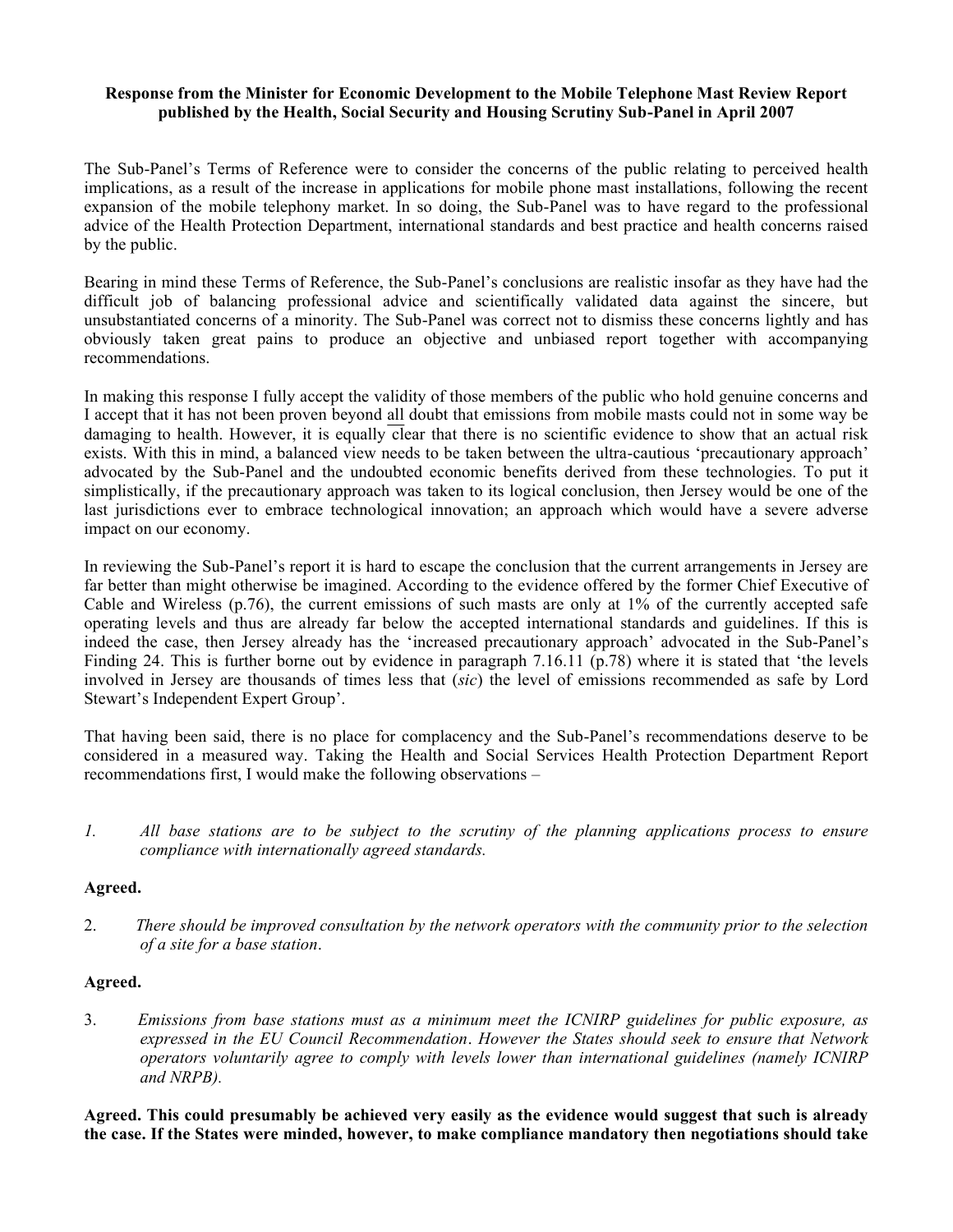**place with the operators to determine a commercially agreeable level prior to asking the JCRA to amend their licensing conditions. Such negotiations should include the JCRA.**

*4. Measurement of the actual levels of radiation from base stations must be undertaken following commissioning to show compliance and be a condition of the planning permit.*

# **Agreed. I have determined to issue a direction to the JCRA in this regard and as such, it need not be a planning condition as it will have to occur as part of the telecommunications licensing conditions.**

*5. Mobile Phone network operators co-operate to deliver with the States of Jersey a database of information available to the public on radio base stations.*

# **Agreed.**

6. *There is cross industry agreement on the sharing of sites and masts for radio base stations wherever possible.*

# **Agreed.**

Turning to the Sub-Panel's own additional recommendations, I make the following comment –

- 2. The Sub-Panel recommends that the Ministers for Health and Social Services, Economic Development and Planning and Environment be invited to agree to the following –
	- 2.1 In addition to the first recommendation from the April 2006 Health Protection Report, to ensure that all base stations are subject to a planning application. *(It is noted that the Minister for Planning and Environment has already complied with that recommendation).*

# **It is noted that the Minister for Planning has already complied with this recommendation and I fully endorse the Minister's approach.**

 2.2 That the necessary measures should be identified to introduce the establishment of agreed emission levels with the operators on individual mobile masts of any description on a case by case basis*. (The Sub-Panel considers that the more stringent precautionary approach is justified on the basis of the growing level of expert opinion expressing concern over the effect of EMFs. A model for the site by site approach has been developed in South Tyrol and should be emulated in Jersey.)*

**It is not clear whether the Sub-Panel is endorsing the Health Protection recommendation for a voluntary agreement or suggesting that it should be made mandatory. Either way, it is certainly possible to engage with the mobile operators and the JCRA on this issue and I am happy to do so. It is unclear, however, whether any tangible benefit will stem from this. The evidence offered by the operators would suggest that they use the minimum amount of power necessary to ensure the integrity of the signal and if, as it seems to be stated, there is a correlation between the strength of the emissions and the degree of power utilised then the outcome will be either the level of emission remains the same because the power usage is optimal, or no signal is received. Clearly this latter possibility is not acceptable, but the Sub-Panel is also correct to suggest that emission levels should be monitored and that the operator's claims should be independently validated.**

- 3. The Sub-Panel recommends that the Minister for Economic Development be requested to provide the JCRA with guidance on social grounds to ensure the following –
	- 3.1 The Sub-Panel is of the opinion that the JCRA should be given guidance suggesting that it ensures that States-approved consultation time scales are adhered to during a consultation process. The terms of consultation on issues which could potentially impact on public health should be clearly outlined and agreed and follow best practice on consultation.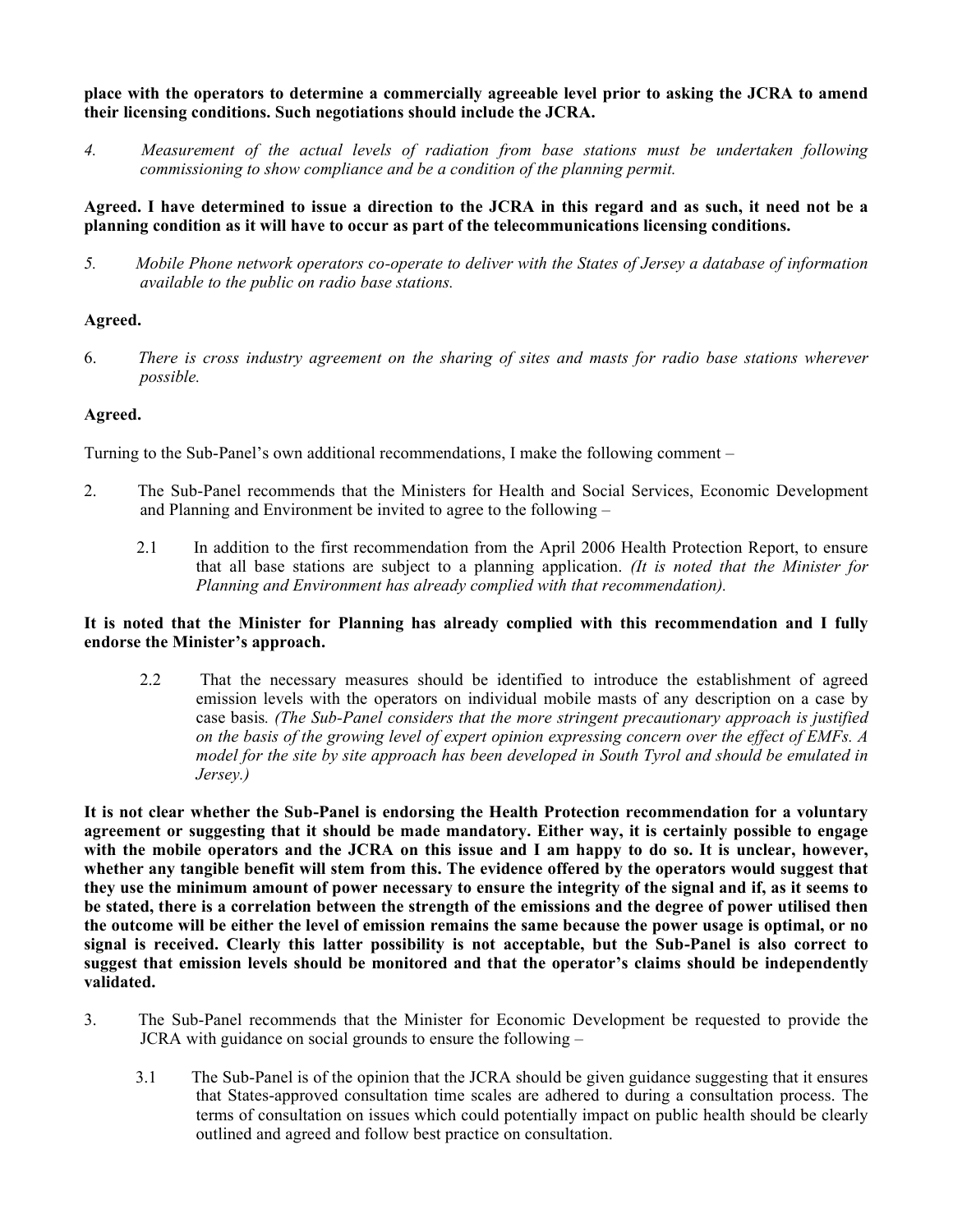**The JCRA has in place States approved processes for issuing licences, including consultation, as part of its duties under the Telecommunications (Jersey) Law 2002. I am not aware that consultations undertaken by the JCRA have been markedly at odds with other time-scales approved by the States, but I am willing to engage the JCRA and operators on the matter of consultation periods, but would wish to undertake an impact assessment before committing to compel operators in the manner indicated by the Sub-Panel. Consultation is generally a good thing, but it does involve delay and comes at a commercial cost. Inevitably this commercial cost is passed onto consumers, but in extreme cases, delay can cause a company to abandon its plans and for that reason I would need to satisfy myself that the Sub-Panel's recommendation would not have any unforeseen negative consequences either for the Jersey consumer or the economy more generally.**

 3.2 That guidance be issued to request the requirement to ensure that Network operators either voluntarily agree or comply through the introduction of an additional licensing clause relating to agreeing EMF emission levels on a site-by-site basis lower than international guidelines.

**I have already indicated my support of the Sub-Panel's wish to strengthen the role of the JCRA in this matter. I am currently discussing this with the JCRA to determine whether this should be by way of written guidance which is not mandatory, or a written direction that must be complied with. The level of concern over this issue, while not scientifically validated, remains real and I am committed to liaising with all parties to try and improve the situation. This may not require formal guidance or directions to be given, but I will assess the situation after engaging with the operators and the JCRA. Subject to advice regarding the best use of guidance or directions, I will engage with the JCRA to ensure that emission levels remain low and that site testing is introduced.**

 3.3 That guidance should be issued requiring emission monitoring compliance to be undertaken by an independent body, to be appointed by the JCRA and funded by the telephone operators. That the guidance should recommend that the appointee would be required to undertake periodic (quarterly) random emission testing of radiation from base stations without prior notice to the operator. The JCRA would monitor and ensure operators compliance with their issued licences and that the reports from those tests be made publicly available.

**I fully support the introduction of emission monitoring and that it should be independent and paid for by the telephone operators. I also undertake to investigate the need of random testing, but I note that the United Kingdom generally test base stations every 2 years and for reasons of practicality this might be the preferred solution. To that end I will liaise with the JCRA and the independent body itself to determine the frequency of such testing based upon their knowledge and experience and the resultant cost implications.**

 3.4 That the guidance would suggest that operators should as part of their licence be required to fund the development and management of a website using a mapping system which shows the island topography and location of all macro, micro and pico cells, lattice masts and TETRA installations.

**The production of a website to engage, inform and reassure the public is to be supported. The production of a map precisely identifying the location of all transmitters, however, might bring security concerns. If the operators are content with such an approach then of course, this is perfectly acceptable, but a middleground might be to show the approximate locations.**

> 3.4.1 That the website should identify overlapping (increased emission or cumulative emission areas) and show the acceptable EMF emission reading for the individual cell stations together with the EMF emission level from the independently taken readings.

**Whichever approach to mapping is adopted, indicating overlapping zones of emissions would be useful so long as it clearly stated the level of such emissions relative to the accepted scientific standards in order to prevent undue public alarm.**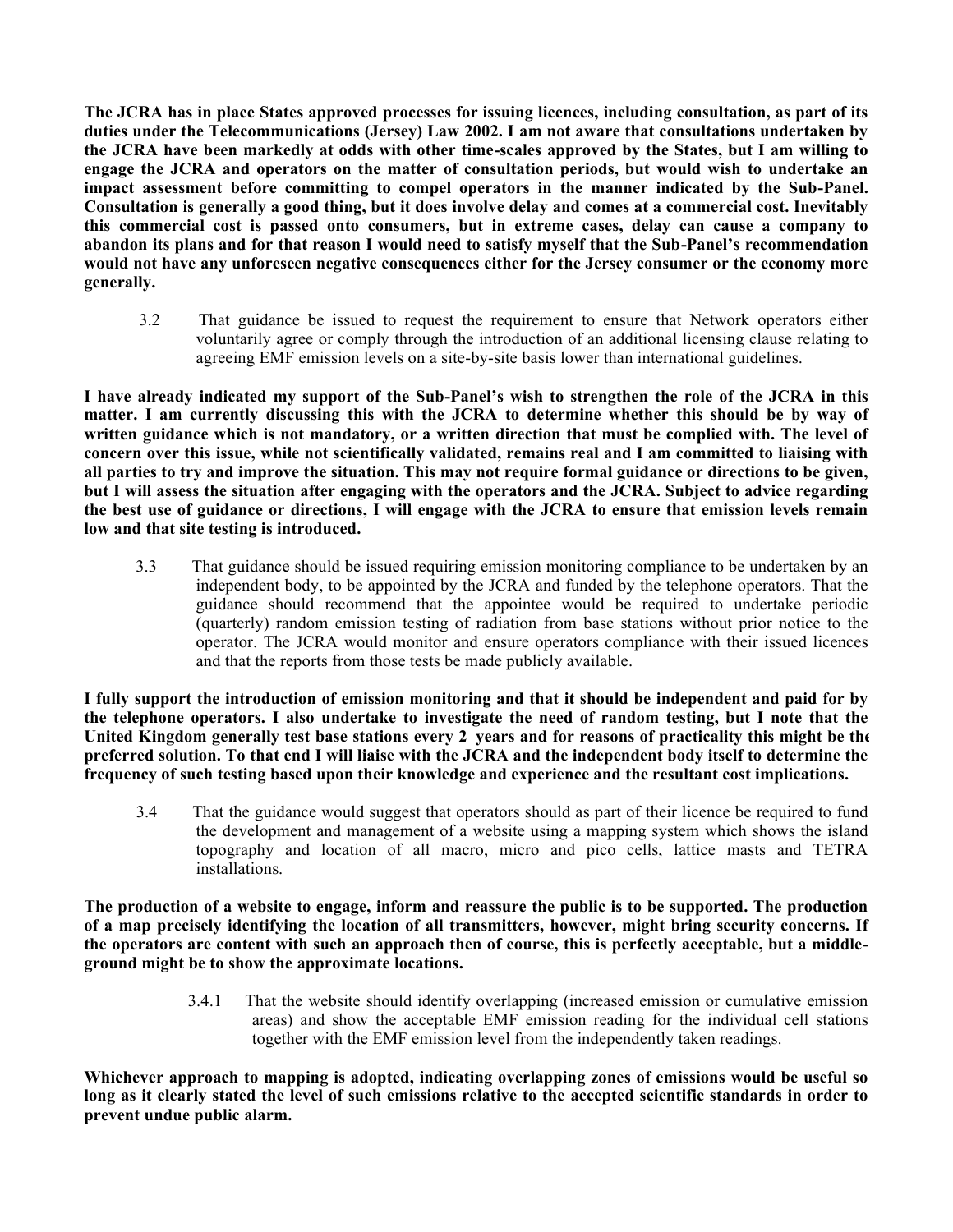3.4.2 The website should also provide the latest information on mobile technology. Any changes to or additions to the cells should be posted on the website.

**This is a reasonable proposal, but careful thought needs to be given to the sort of data that is included and how it is managed, presented and kept up to date. The data should be scientifically valid, but also plainly understandable and relevant to our community and situation.**

> 3.4.3 That the guidance should recommend that the JCRA requires that operators should provide at no cost emission testing to individuals at their domicile if a complaint relating to the level of EMF emissions has been made. *(An agreed and reasonable process for individuals should be developed in this regard. Equipment used by the operator for this person should be calibrated annually by the external body retained for independent testing of EMF emissions.)*

**I am not presently convinced that this is absolutely necessary, but I will discuss this with the operators and the JCRA. The panel's recommendation that such a process be agreed and reasonable is to be supported to ensure that it was not abused.**

> 3.4.4 That the Minister for Economic Development liaise with the JCRA to develop enabling legislation without the requirement for complaint from an operator, to require mast sharing and impose a licence requirement that the mobile telephony infrastructure be operated through a fibre optic network wherever possible. The erection of multiple mast clusters should also be discouraged.

**The question of mast-sharing remains one that will, in the short-term at least, be decided by the Minister for Planning and Environment in the first instance. The earliest that any legislation could be brought forward to amend the current Telecommunications (Jersey) Law (within the current legislation programme) is 2009 and by that time the roll-out of mobile masts will be largely complete. From that perspective, legislation may not produce a desired solution. Mast-sharing is a concept which I wholly endorse and I will discuss how this might be improved with the Minister for Planning and Environment in due course. The question of whether operators should be forced to operate through a fibre-optic spine needs further consultation. Clearly such a process would come at a cost and may provide one operator with a competitive advantage in the short-term. For this reason further discussion with the JCRA and operators should be undertaken.**

> 3.4.5 That guidance should be issued to recommend that the JCRA take the necessary action to set a commercially acceptable rate at which all operators can access the Jersey Telecommunications existing fibre optic system in order to reduce the potential social and perceived environmental impact of the proliferation of masts and increased emissions.

**The ability of external network operators to gain access to the Jersey Telecom fixed infrastructure at a commercial rate is, I believe, already governed by licensing conditions under the Telecommunications Law and would also be subject to competition concerns if not applied. In either case the responsibility already lies with the JCRA to ensure that the market is not distorted. If improvements can be made, however, these should be investigated further and I will discuss the matter with the JCRA in due course.**

I support the broad thrust of the work and recommendations that the Sub-Panel have put forward. I will seek to further these recommendations with the JCRA and Telecoms operators. The issue of resources is always a difficult one and resources to start this process are going to need to be directed from other areas of ED work. I will be discussing with my Chief Officer how best this can be achieved and I would hope that a number of these recommendations can be put into effect during the course of 2007 and I will attempt to ensure that there are sufficient resources to deal with many of the other important ongoing recommendations including preparing for future WiFi telecoms issues during the period 2008 and 2009.

I also undertake to consult closely with Ministers for Planning and Environment and Health and Social Services